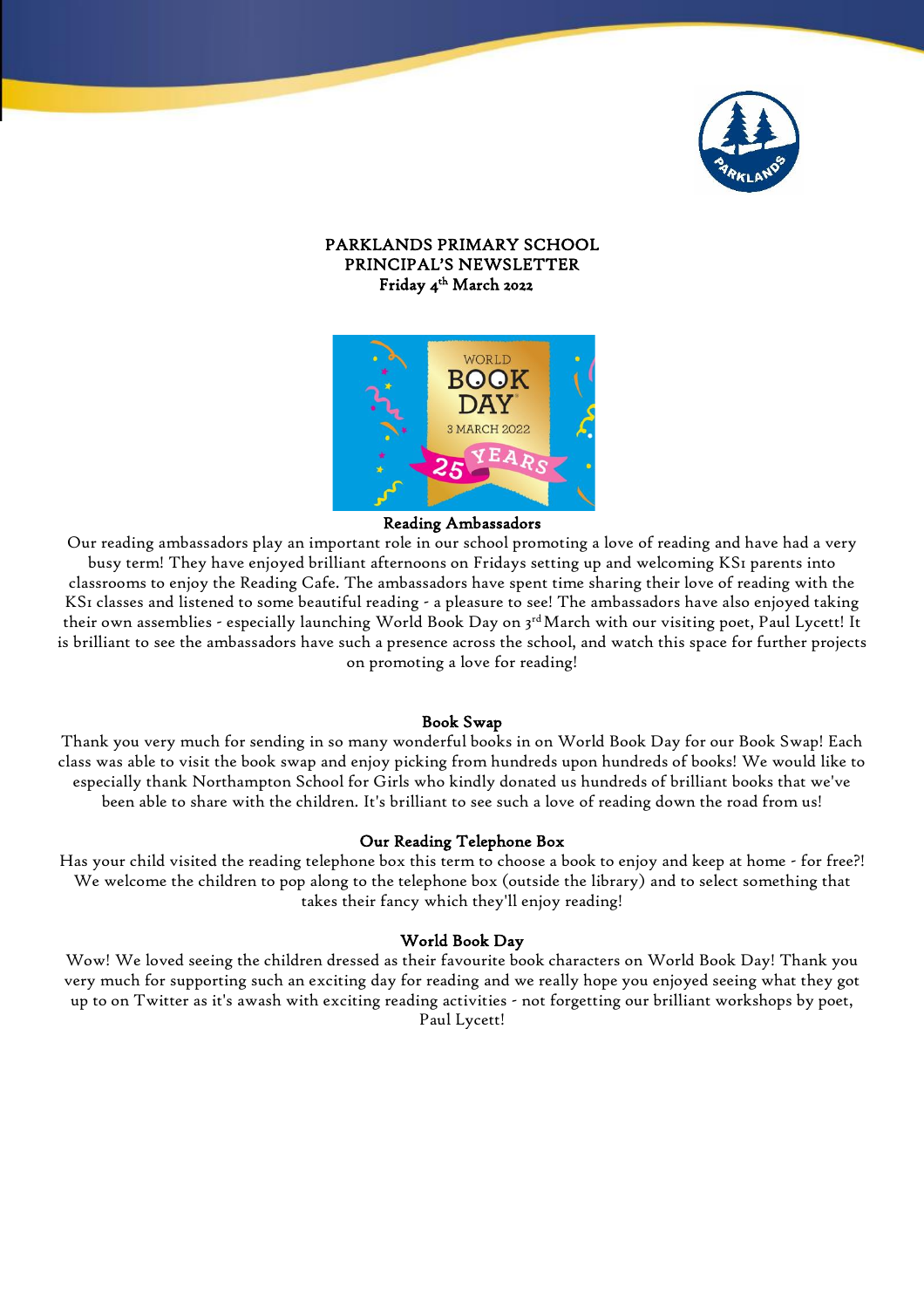# **2** Reception - The Greatest Show



 $k_{\rm O}$ 

Now showing! This term in EYFS we will be going to circus.

We will be looking at everything to do about circus from where it originated it from and how it became into a circus. We will be looking at different circus acts and what they do and what skills are required. The EYFS team will create their own circus performance by practicing some amazing skills from some professional. It's all go go go in EYFS this term.



Year 1 - Konnichiwa Japan! This half term we are going to be developing on our geography skills, with a particular focus on Japan. We will investigate our local area including learning about human and physical geographical features. Then we will apply those skills to investigate the wonderful country of Japan. Finally we will compare where we live to Japan, using all of the skills and key vocabulary we have learnt. We will also be honing our artistic skills within this topic and can't wait to share our creations with you! Our topic will end with an experience day, including tai-chi

n

In science our topic is plants, which we already have excellent knowledge of due to our Forest School visits each week. We will learn how plants grow, the different parts of a plant, different types of trees and take part in an exciting experiment growing our own beans!



Year 2 - Explorers of the World



This term, year 2 are carrying on with our

history skills and will learning all about key explorers in the world. We are looking at space, ice, water and land explorers and what their impact was on the world today. We will also be looking at what is takes to become and explorer and the skills required. We will get the chance to become explorers ourselves by going on an exciting expedition rock climbing and we will finish the topic with a explorer celebration day where we will venture outside on a mini expedition in the school grounds.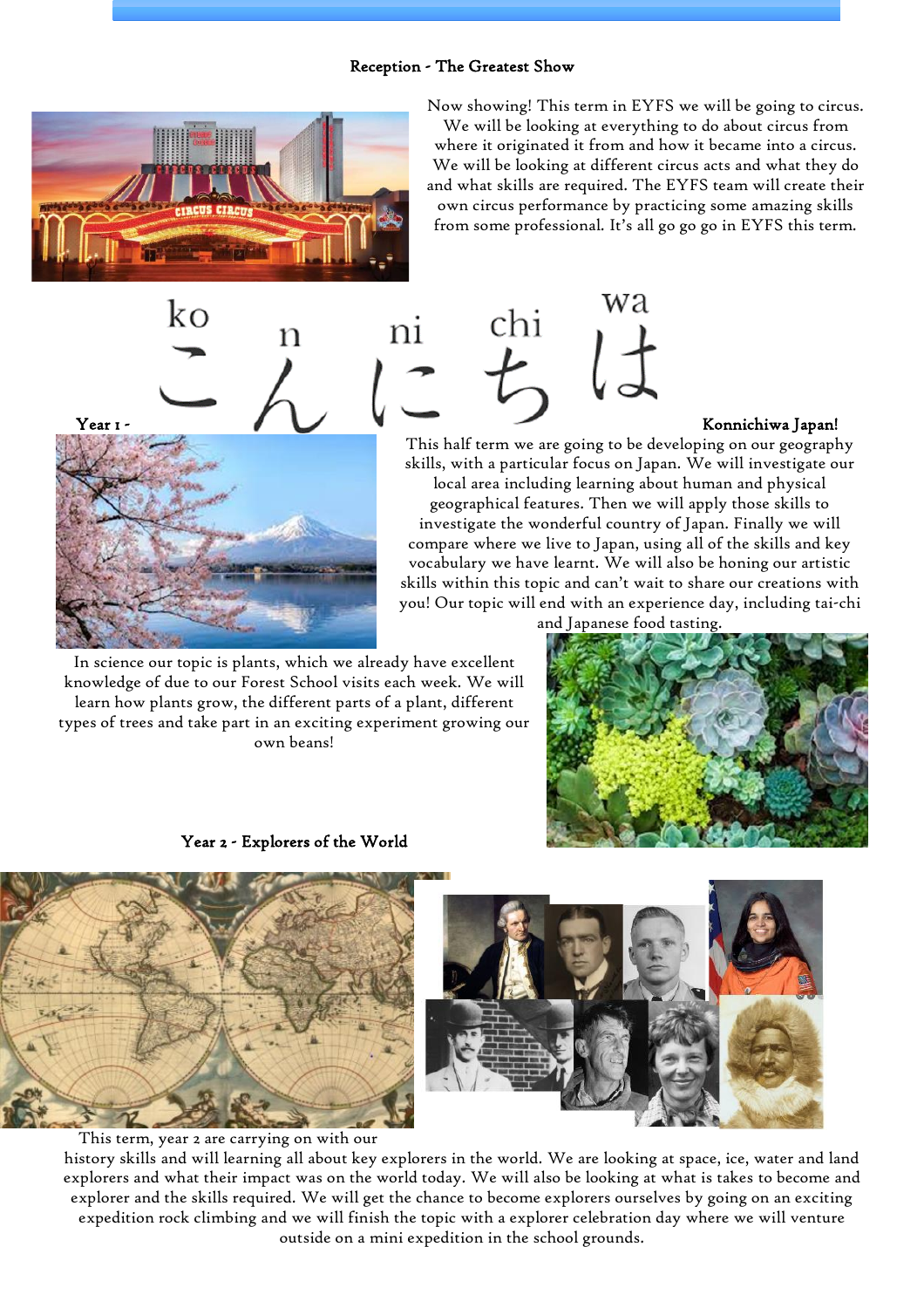

## Year 3 - The Conquerors



Year 3 will be continuing our exciting journey through history by visiting the Conquerors. We will be beginning the term by focusing on the Romans. We will be learning about how to Roman Empire invaded Britain. Diving into the key battles and resistance during the Roman rule as well as how people life during Roman Britain including houses, food, culture, language and religion. Following on from Romans we will be learning about the key figures and invasion of the Vikings. We will continue by investigating Viking longboats and Viking life. We will be finishing our term by presenting a Year 3 assembly to parents.

# Year 4 - Spring Watch LIVE!

This term, Year 4 will be looking at their new topic 'Spring Watch LIVE'. The children's learning will focus on Living things and their habitats as part of our science and will be supported by Art and Music. Year 4 children

will be learning about a variety of different animals both locally and locally and from across the world. They will discover how to classify animals and how to observe them in their natural habitats, concluding with  $\mathbb{R}$ observation of our very own Parklands badgers! In art, the children children children will be learning about printing and patterns. They will study  $\bigcup_{k=1}^{\infty} I_k$ ,  $\bigcup_{k=1}^{\infty} W$  at  $\bigcup_{k=1}^{\infty} I_k$  the artwork of famous printing artists and then create their prints,  $\mathbb{R}^n$ , refining  $\mathbb{R}^n$  refining

Year 4 will be looking at patterns and representations in  $\mathbb{R}$  different different pieces of music. They will experiment with structure, drones and motifs,



which will then be used for their own compositions at the end of the term.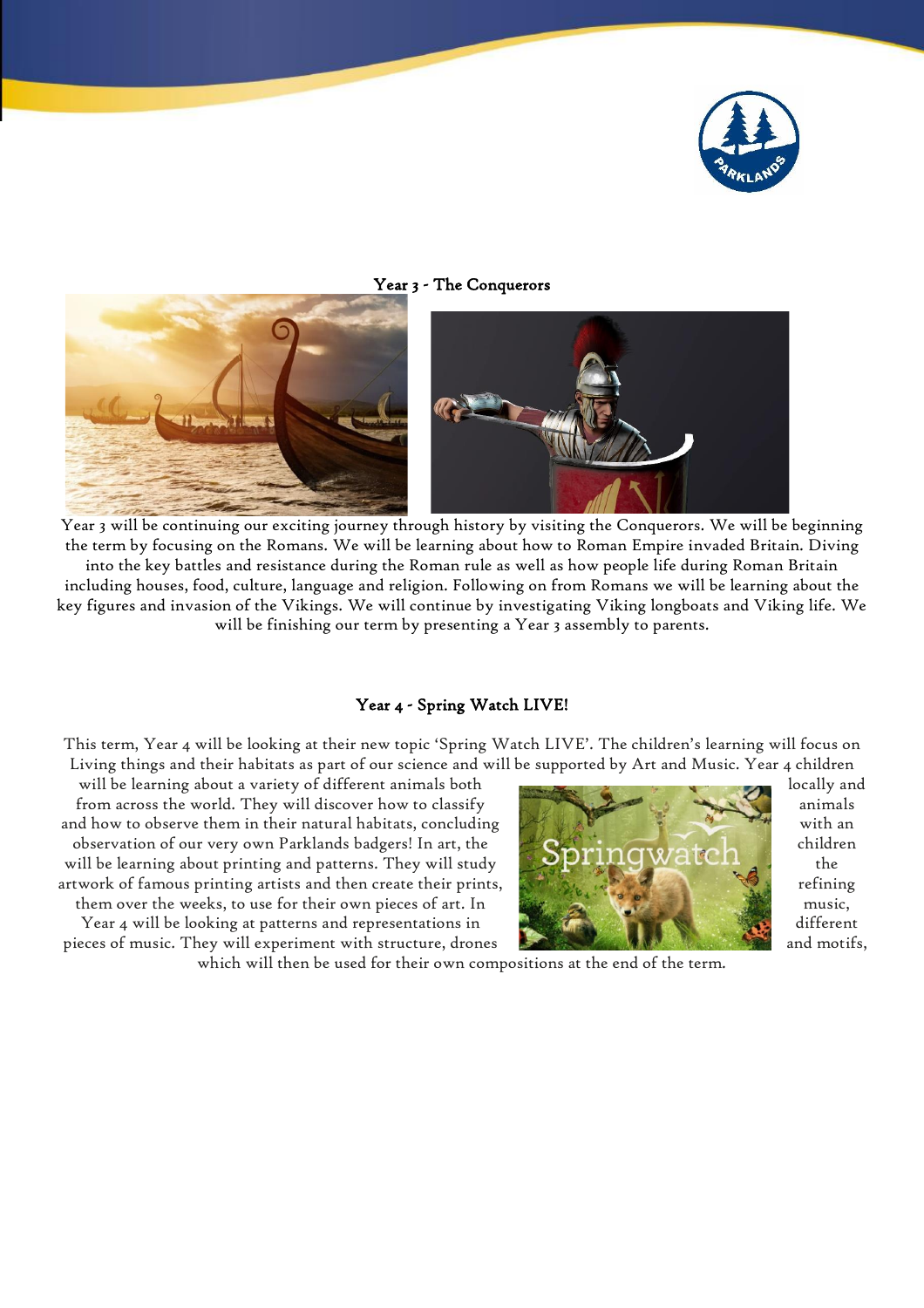### Year 5 - Mission to Mars

This term, Year 5 will be carrying on with the exciting topic Mission to Mars! They have already become experts exploring our fascinating universe, and in the next couple of weeks, they will be exploring the future of space travel and tourism. Using a combination of technology, drama



and art, they will be creating their own space tourism company by explaining why one day we may have to move to the Red Planet. In order to do this, they will be creating and developing their own advertisement campaign, which includes adverts, posters and a presentationthat they will pitch to the rest of the class. This is a fantastic opportunity to show off their amazing space knowledge that they have developed over the last couple of weeks and to develop their technology skills. This means year 5 will become experts on future space travel to Mars that could even rival SpaceX!

|Year 6 - Survival of the Fittest



the Fittest topic! They will be finding out about evolution and inheritance - looking at how animals and plants have adapted to survive, exploring fossils and what these tell us about evolution as well as researching important scientists such as Charles Darwin and Mary Anning. As well as some fantastic science investigations, Year 6 will be finding out about how we can keep ourselves fit and healthy by understanding the principles of a healthy and varied diet. Year 6 will then have the opportunity to apply this knowledge to cook a healthy meal to enjoy!

# Key dates

th March – Year 3 Archery th March – Red nose day th March – Year 3 class assembly 24<sup>th</sup> and 25<sup>th</sup> March - Year 6 parents evening st April – KS 2 parents welcome to parent readers  $21^{st}$  and  $28^{th}$  April – parents evening for EYFS – Year 5

Have a wonderful weekend!